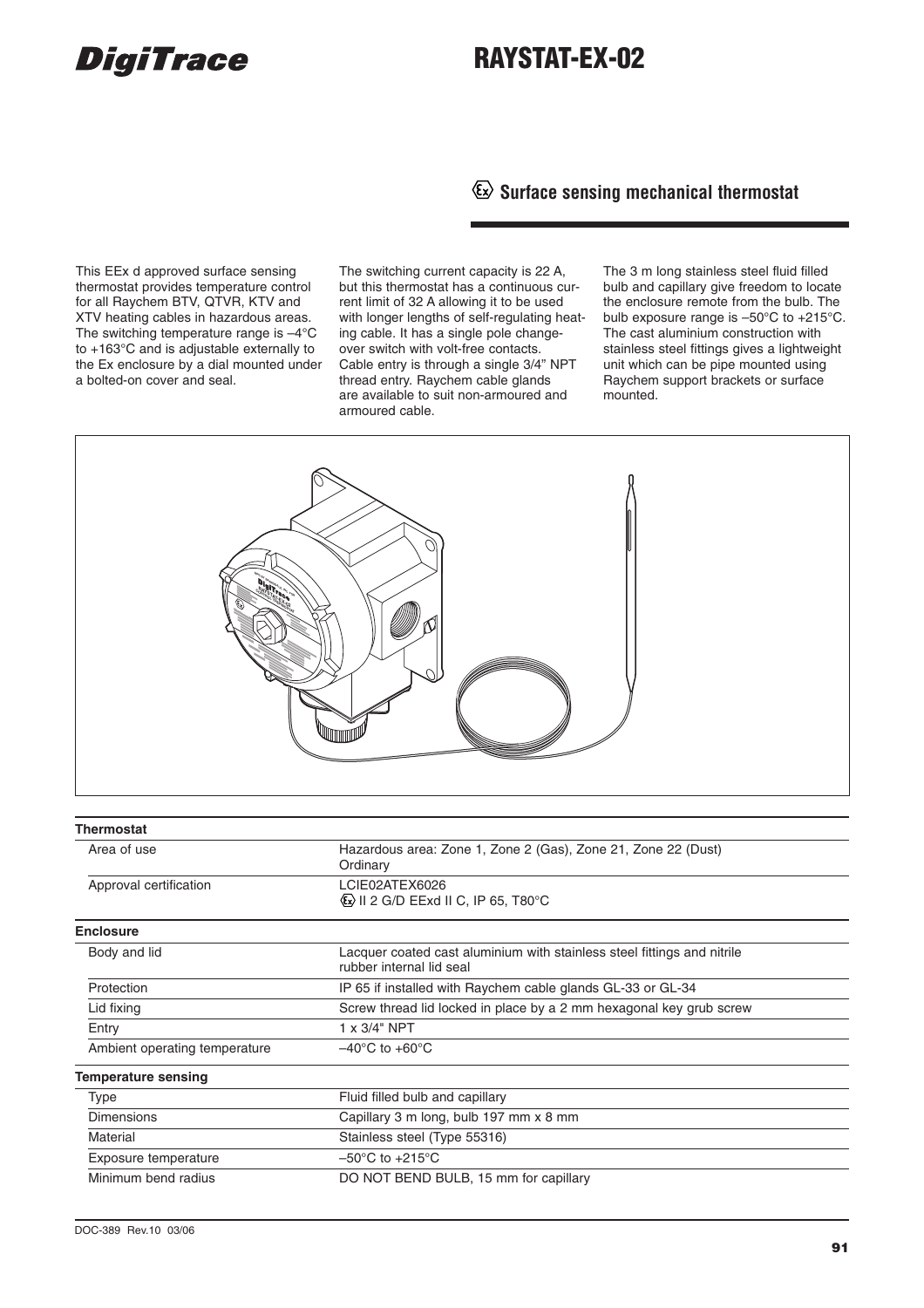

#### **Dimensions (in mm)**



| <b>Switching</b>            |                                                                            |
|-----------------------------|----------------------------------------------------------------------------|
| <b>Type</b>                 | Single pole change over volt free contacts (SPDT)                          |
| Rating                      | 22 A at 250 VAC, switching (100.000 cycles), 32 A continuous current limit |
| <b>Setting</b>              |                                                                            |
| Range                       | $-4^{\circ}$ C to +163 $^{\circ}$ C                                        |
| Repeatability               | ±1.7K                                                                      |
| Differential                | 5 K                                                                        |
| Accuracy (switch on)        | $\pm$ 4.5°C at 21°C ambient and 50°C sensor temperature                    |
| Method                      | External knob and dial                                                     |
| <b>Connection terminals</b> |                                                                            |
| Supply                      | 3 terminals for 1 to 4 mm <sup>2</sup> conductors                          |
| Internal earth              | Single bolt for 1 to 4 mm <sup>2</sup> conductors                          |
| External earth              | Single bolt and clamp for 1 to 4 mm <sup>2</sup> conductors                |

**Connection details and thermostat control system**